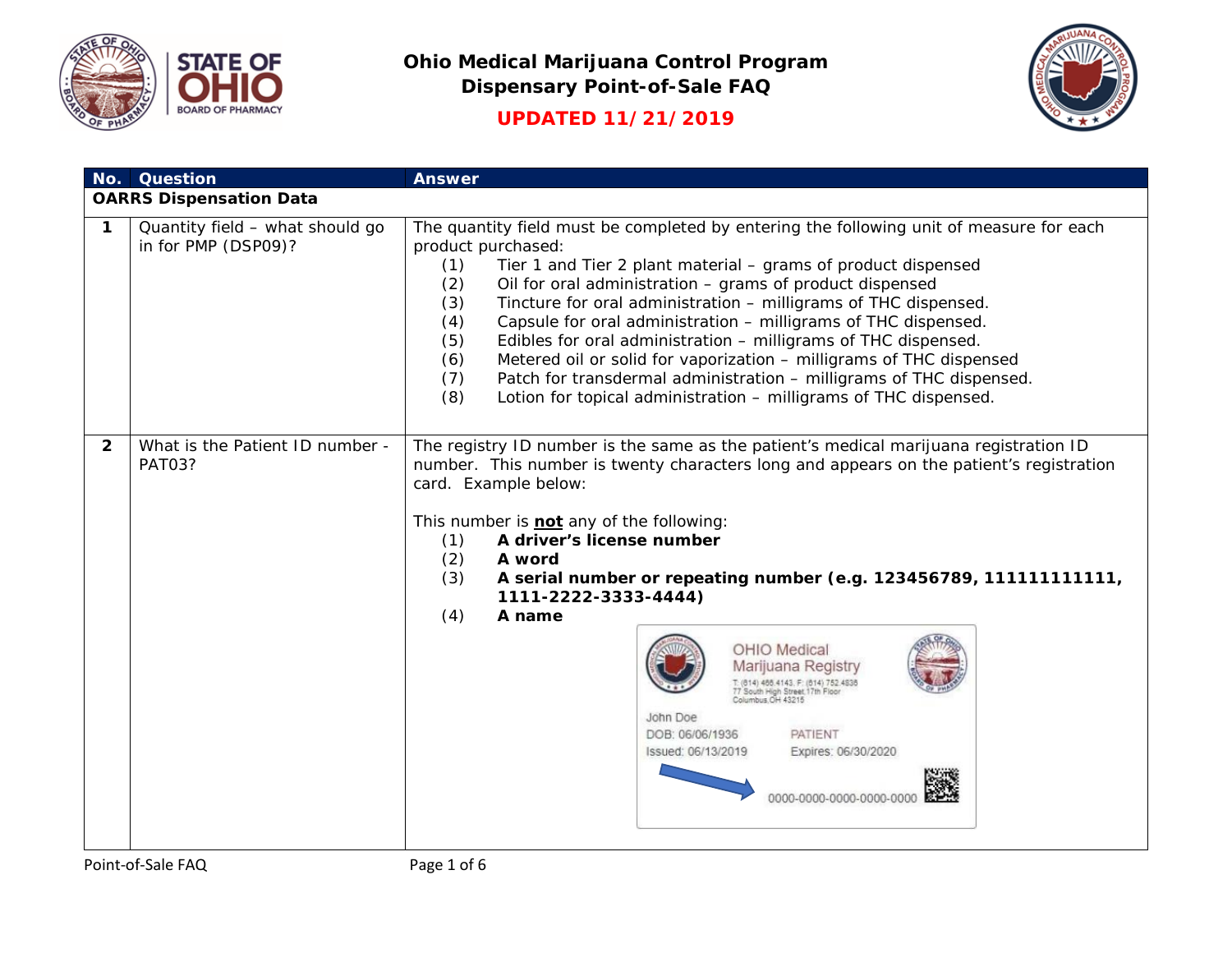



# **UPDATED 11/21/2019**

| No.                     | <b>Question</b>                                                                              | <b>Answer</b>                                                                                                                                                                                                                                                                                                                                                                                                                                                                                                                                                                                                                                                                                         |  |  |
|-------------------------|----------------------------------------------------------------------------------------------|-------------------------------------------------------------------------------------------------------------------------------------------------------------------------------------------------------------------------------------------------------------------------------------------------------------------------------------------------------------------------------------------------------------------------------------------------------------------------------------------------------------------------------------------------------------------------------------------------------------------------------------------------------------------------------------------------------|--|--|
| 3                       | What should be listed in the<br>patient name fields for First,<br>Middle, and Last name?     | The name fields should match the name on the patient registration card with no additions or<br>subtractions to the name whatsoever. See example in question $#3$ above.                                                                                                                                                                                                                                                                                                                                                                                                                                                                                                                               |  |  |
| $\overline{\mathbf{4}}$ | How should I enter the Date of<br>birth?                                                     | The date of birth should match the DOB on the patient registration card. The DOB can be<br>confirmed by comparing the patient registration card to a government issued I.D., such as a<br>driver's license. See example in question #3 above.                                                                                                                                                                                                                                                                                                                                                                                                                                                         |  |  |
| 5                       | What is the Caregiver's ID<br>number (AIR05)                                                 | The Caregiver ID number is the same as the Caregiver's medical marijuana registration ID<br>number. This number is twenty characters long and appears on the Caregiver's registration<br>card.<br>This number is <b>not</b> any of the following:<br>A driver's license number<br>(1)<br>(2)<br>A word<br>A serial number or repeating number (eg. 123456789, 111111111111,<br>(3)<br>1111-2222-3333-4444)<br>A name<br>(4)<br><b>OHIO Medical</b><br>Marijuana Registry<br>T: (614) 466.4143, F: (614) 752.4836<br>77 South High Street, 17th Floor<br>Columbus OH 43215<br>John Doe<br>DOB: 01/01/1950<br><b>CAREGIVER</b><br>Issued: 10/22/2018<br>Expires: 09/30/2020<br>0000-0000-0000-0000-0000 |  |  |
| 6                       | For the physician's DEA number<br>- should I use the one provided<br>for end to end testing? | No. A dispensary must use the Recommender DEA Number from the Ohio Medical Marijuana<br>Registry.                                                                                                                                                                                                                                                                                                                                                                                                                                                                                                                                                                                                     |  |  |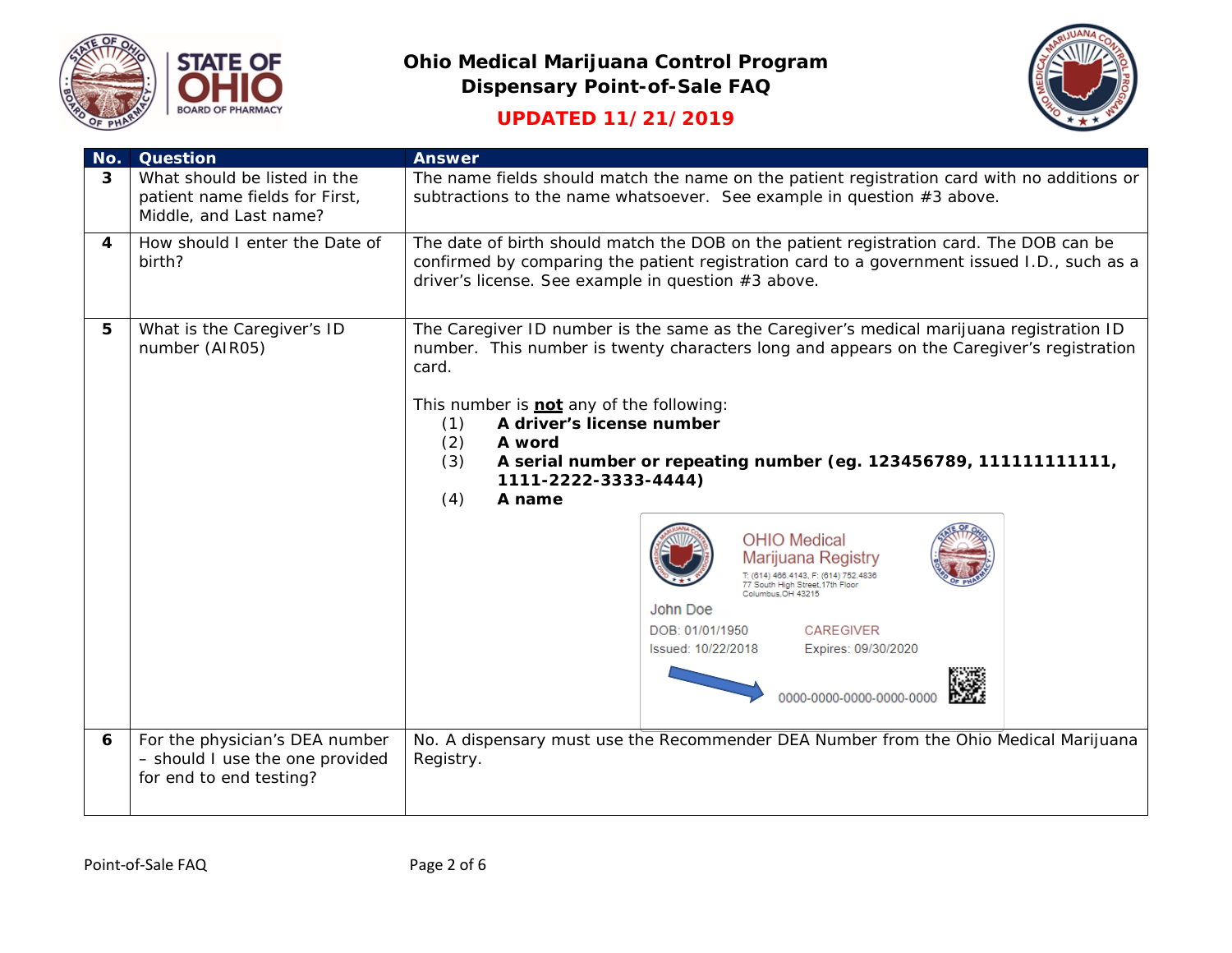



# **UPDATED 11/21/2019**

| No.             | <b>Question</b>                                                                                                                       | <b>Answer</b>                                                                                                                                                                                                                                                                                                                                                                                                                                                                                                                                                                |  |  |
|-----------------|---------------------------------------------------------------------------------------------------------------------------------------|------------------------------------------------------------------------------------------------------------------------------------------------------------------------------------------------------------------------------------------------------------------------------------------------------------------------------------------------------------------------------------------------------------------------------------------------------------------------------------------------------------------------------------------------------------------------------|--|--|
| $\overline{ }$  | Can our POS system pre-<br>populate the physician's DEA<br>number?                                                                    | No. The physician's DEA Number (or Recommender DEA Number) must be manually<br>entered.                                                                                                                                                                                                                                                                                                                                                                                                                                                                                      |  |  |
| 8               | If I have no sales, do I have to<br>report to OARRS?                                                                                  | Yes. If no drug dispensation has occurred within twenty-four hours of the last date and<br>time an OARRS report was filed, a dispensary must file a "zero report." A "zero report" must<br>be filed no later than thirty-six hours after the last reporting time of the prior report filed. A<br>dispensary whose business hours are not seven-days per week is required to inform the<br>State of Ohio, Board of Pharmacy ("the Board") of their business hours and the Board will<br>automatically submit a "zero report" on the dispensary's behalf on non-business days. |  |  |
| 9               | Where can I find OARRS<br>training?                                                                                                   | Foundational training is available on the Board's Medical Marijuana Control Program<br>website: medicalmarijuana.ohio.gov>Licensee Resources>Dispensary Employee Training &<br>Continuing Education>Foundational Training E-Course for Prescription Monitoring Program                                                                                                                                                                                                                                                                                                       |  |  |
| 10              | What format should be used<br>when reporting numbers into<br>OARRS?                                                                   | All numbers must be reported with at least one number on each side of the decimal in the<br>following manner:<br>Wrong<br>Correct<br>3.<br>3.0<br>$\overline{2}$<br>0.2                                                                                                                                                                                                                                                                                                                                                                                                      |  |  |
| $11$            | Our Point of Sale vendor is<br>unable to automatically report<br>required information to OARRS.<br>What can we do to be<br>compliant? | Dispensaries will need to complete and submit the 'Request for Manual OARRS Submission<br>Variance' form.                                                                                                                                                                                                                                                                                                                                                                                                                                                                    |  |  |
| 12 <sub>1</sub> | Where can the list of all required<br>elements to be submitted to<br>OARRS be found?                                                  | The list is provided in Appendix A of the Data Submitter Guide available on the MMCP<br>website here. Relevant elements are referenced in parenthesis in questions 3-10 below.                                                                                                                                                                                                                                                                                                                                                                                               |  |  |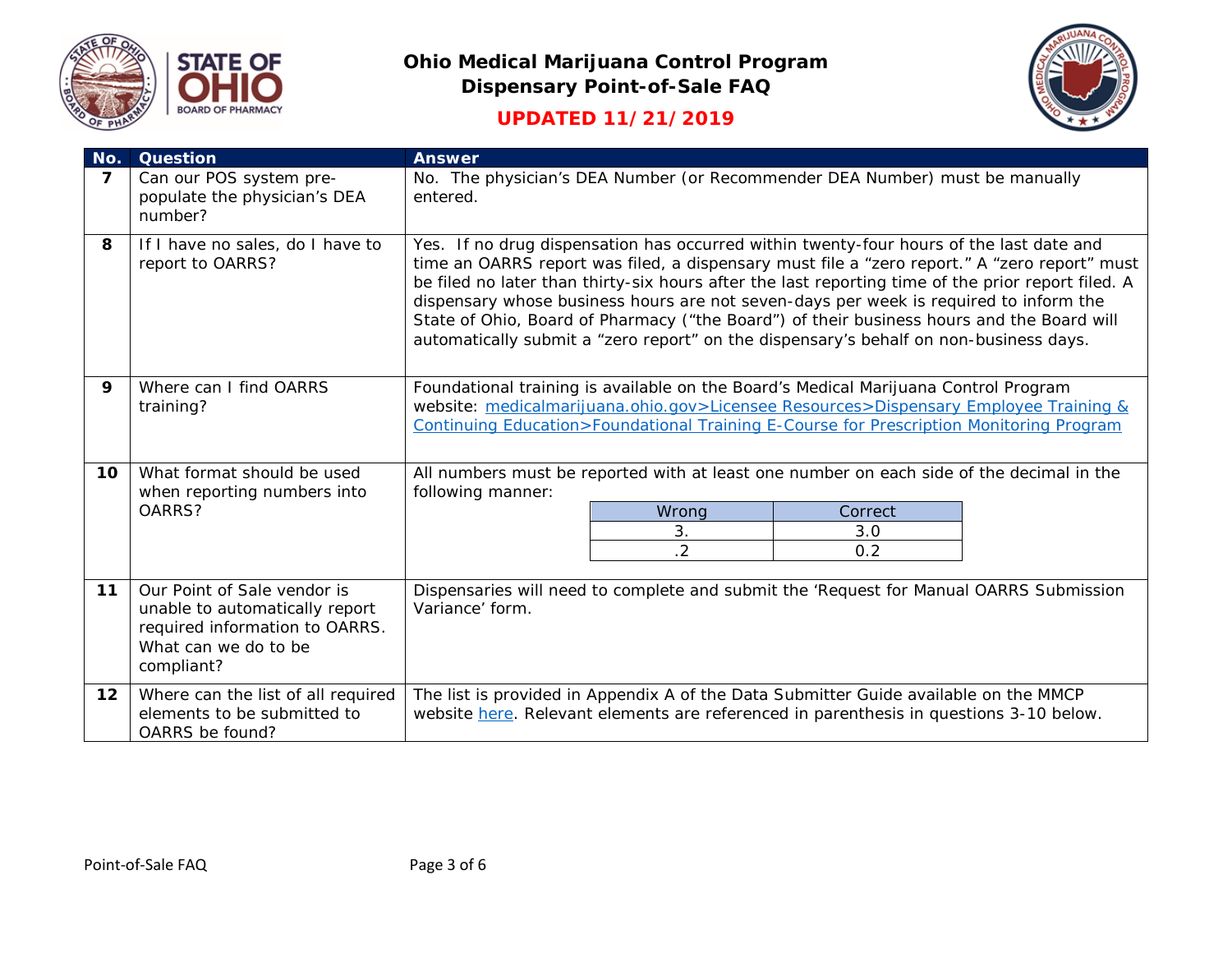





| No. | <b>Question</b>                                                                                                                                                          | <b>Answer</b>                                                                                                                                                                                                                                                                              |
|-----|--------------------------------------------------------------------------------------------------------------------------------------------------------------------------|--------------------------------------------------------------------------------------------------------------------------------------------------------------------------------------------------------------------------------------------------------------------------------------------|
| 13  | What are differences between<br>the two DEA numbers that need<br>to be reported (PHA03) and<br>(PRE02) and the NPI numbers<br>(PHA01) and (PRE01)?                       | The value to be entered in the PHA03 field, will be assigned based on the Dispensary<br>License number (in the form OM + Numeric Characters in Dispensary License Number-i.e.<br>07X00XX).<br>For the PRE02 field, the recommending physician's DEA number should be entered. This can     |
|     |                                                                                                                                                                          | be found in the patient profile by clicking on the physician's name.<br>For recommender's NPI number (PRE01) and Dispensary NPI number (PHA01)<br>"1234567893" should be entered.                                                                                                          |
| 14  | When reporting quantities<br>dispensed (DSP09) and days'<br>supply (DSP10) of plant<br>material dispensed, what are<br>the correct formats needed for<br>submission?     | The quantity dispensed (DSP09) should be weight in metric decimal units in grams e.g.<br>2.83g. The number of days' supply of plant material that has been dispensed (DSP10)<br>should be entered based on the Days' Supply Reference Guide for plant material.                            |
| 15  | When reporting quantities<br>dispensed (DSP09) and days'<br>supply (DSP10) of non-plant<br>material dispensed, what are<br>the correct formats needed for<br>submission? | The quantity dispensed (DSP09) should be weight in metric units in milligrams of THC<br>dispensed, e.g. 110mg. The number of days' supply of non-plant material that has been<br>dispensed (DSP10) should be entered based on the Days' Supply Reference Guide for non-<br>plant material. |
| 16  | What unit of measure should be<br>used when reporting quantity<br>dispensed of non-plant<br>material?                                                                    | Dispensaries will use 'Each' when referencing the quantity dispensed (DSP11).                                                                                                                                                                                                              |
| 17  | How should a partial fill<br>dispensation be reported?                                                                                                                   | The partial fill indicator should only be 00 if the patient receives their entire 90-days' supply<br>at once. Otherwise, the number should be incremented with each dispensation (i.e. 01 for<br>first partial fill, 02 for second partial fill) (DSP13).                                  |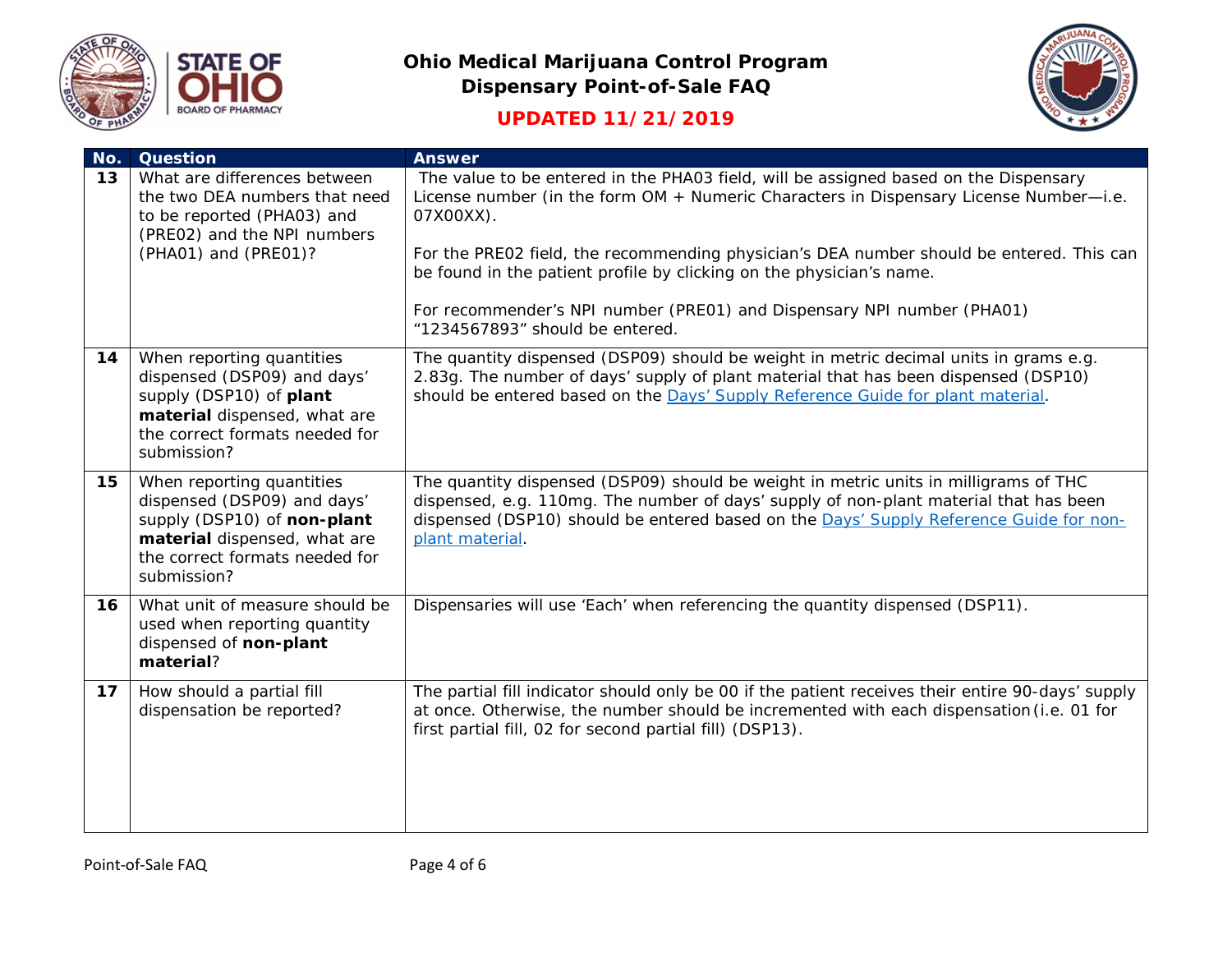

### **UPDATED 11/21/2019**



| No. | <b>Question</b>                                                                                                                                                                                                                                      | <b>Answer</b>                                                                                                                                                                                                                                                                                                                                                                                                                                                                                                         |
|-----|------------------------------------------------------------------------------------------------------------------------------------------------------------------------------------------------------------------------------------------------------|-----------------------------------------------------------------------------------------------------------------------------------------------------------------------------------------------------------------------------------------------------------------------------------------------------------------------------------------------------------------------------------------------------------------------------------------------------------------------------------------------------------------------|
| 18  | How should a refill designation<br>be reported? (DSP06/DSP04)                                                                                                                                                                                        | The reporting needs to reflect which refill cycle a patient is currently in (i.e. 0,1,2,3). Where<br>a physician recommendation includes one or more refills, the current fill number can be<br>found in the purchase summary of the Patient & Caregiver Registry (DSP06). The total<br>number of Authorized Refills (DSP04) by a recommending physician can be found.                                                                                                                                                |
| 19  | What are the conditions for the<br>'DSP02' field (dispensation<br>number) needed to prevent<br>rejection as a duplicate record<br>by the PDMP?                                                                                                       | This value should be a unique combination for each dispensary, patient and<br>recommendation. When the patient receives a new recommendation, the "prescription<br>number" should change. You must ensure that you will never produce a duplicate<br>combination of dispensary, prescription number, refill code, partial fill indicator and<br>dispensation date. If the PDMP receives a combination of those six values that already exist<br>in the database, it will consider it a to be duplicate and ignore it. |
| 20  | How should a dispensation<br>consisting of multiple products<br>with different Product IDs be<br>reported?                                                                                                                                           | Each Product ID should be reported individually on their own line at the time of<br>dispensation. If multiple items with the same Product ID are purchased in a single<br>transaction, the products should be aggregated in a single line at time of dispensation.                                                                                                                                                                                                                                                    |
| 21  | What are the expectations of<br>MMCP, about demonstrating the<br>capability of a PDL's POS system<br>to submit required information<br>to METRC and OARRS?                                                                                           | During a Dispensary Pre-Inspection, the state will work with the PDL to conduct a full end-<br>to-end "commissioning test" for using the dispensary's POS system. The test is to confirm<br>that: (1) POS data is able to be received from and submitted to METRC; and (2) Required<br>data is able to be submitted to OARRS (either automatically or manually). Further<br>information will be made available to PDLs when they schedule their Pre-Inspection.                                                       |
| 22  | Data submitted from the POS is<br>showing up as having been<br>successfully submitted without<br>errors in the Clearinghouse<br>report but is not showing up in<br>the dispensation history section<br>of the Registry. How can this be<br>resolved? | Reference the DSG and the OARRS reporting checklist below. Please note, two fields where<br>incorrect data submission have been found to cause issues in this circumstance are: (1) ID<br>Qualifier (PAT02), which needs to be "99 Other (agreed upon ID);" and (2) Product ID<br>(DSP08) which needs to be in the M+11 digits format.                                                                                                                                                                                |